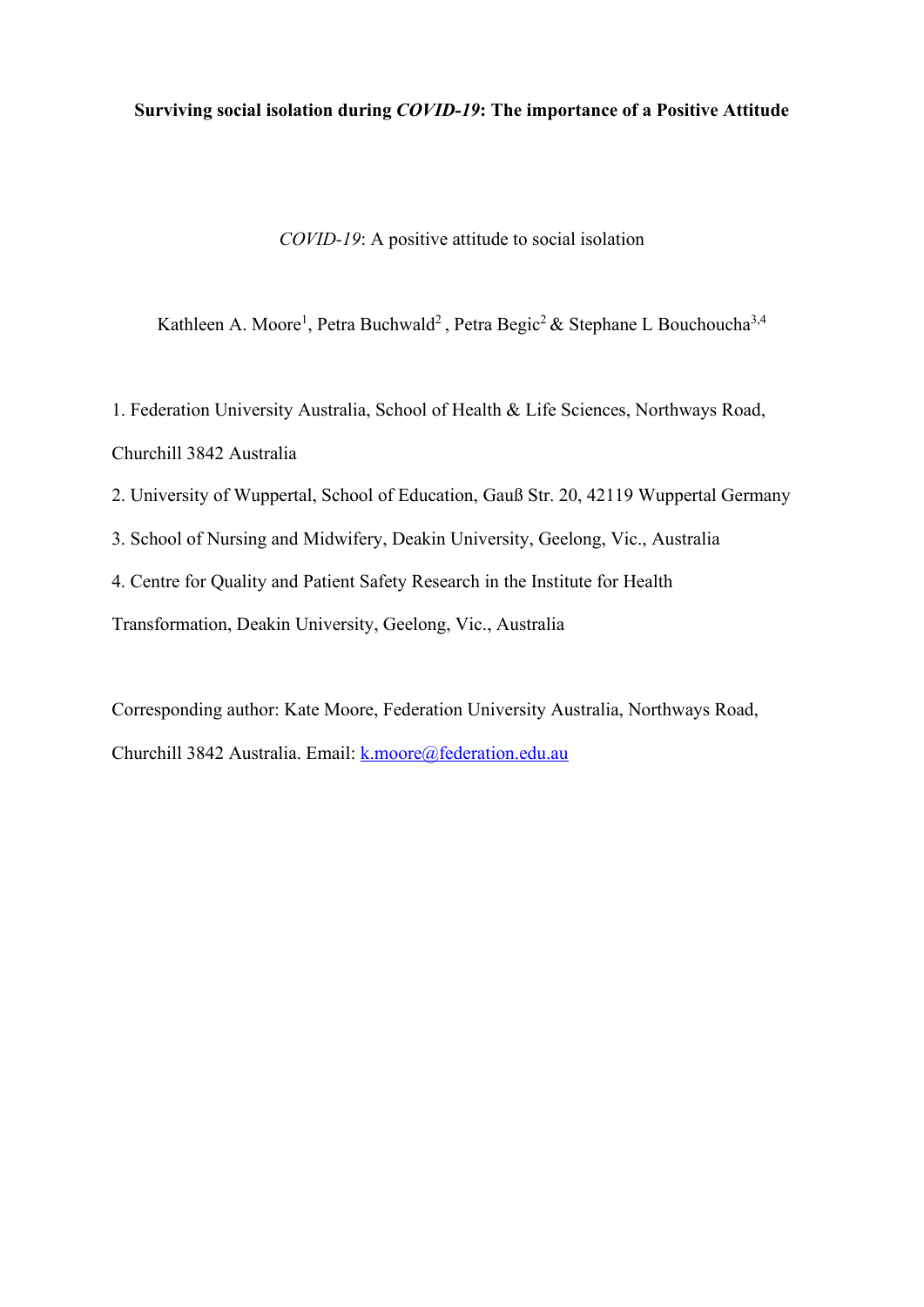## **Surviving social isolation during** *COVID-19***: The importance of a Positive Attitude**

#### Abstract

*SARS-CoV-2*, and its associated disease *COVID-19*, swept the globe in 2020 promoting governments to require their citizens to socially isolate in their homes to reduce its spread. Schools, universities, and workplaces were closed unless considered essential services such as hospitals and pharmacies. Many people work from home, while others were left unemployed; children were home schooled often by parents in dual roles: worker and teacher. While enforced restrictions have eased over months, many people remain cautious in their exposure outside the home. Our aim was to study people's psychological distress during social isolation and determine whether a positive attitude towards the need for social isolation, and worries during this time, as well as behaviours with which they engaged to cope with their social isolation would predict levels of psychological distress. Four hundred and fourteen people (320 females) (*M* age = 37.25 years, *SD* = 10.88) responded to an online survey. Four scales – Attitudes to Social Isolation, Psychological Distress, *COVID-19* Worries, and Positive Coping Behaviours, were designed specifically for this study. Results indicate that all scales had good construct validity and internal reliability. Multiple regression analysis revealed no relationship between age or sex on psychological distress. Psychological distress was negatively predicted by a positive attitude towards social isolation while financial/political worries was a negative predictor; health worries demonstrated a tendency to negatively predict psychological distress, while positive coping behaviours were not significant. Clearly government and health department strategies enlisting people's support for the need for social isolation and/or social distancing during this pandemic are important in ameliorating levels of psychological distress but it may be that more needs to be done to reduce financial/political worries.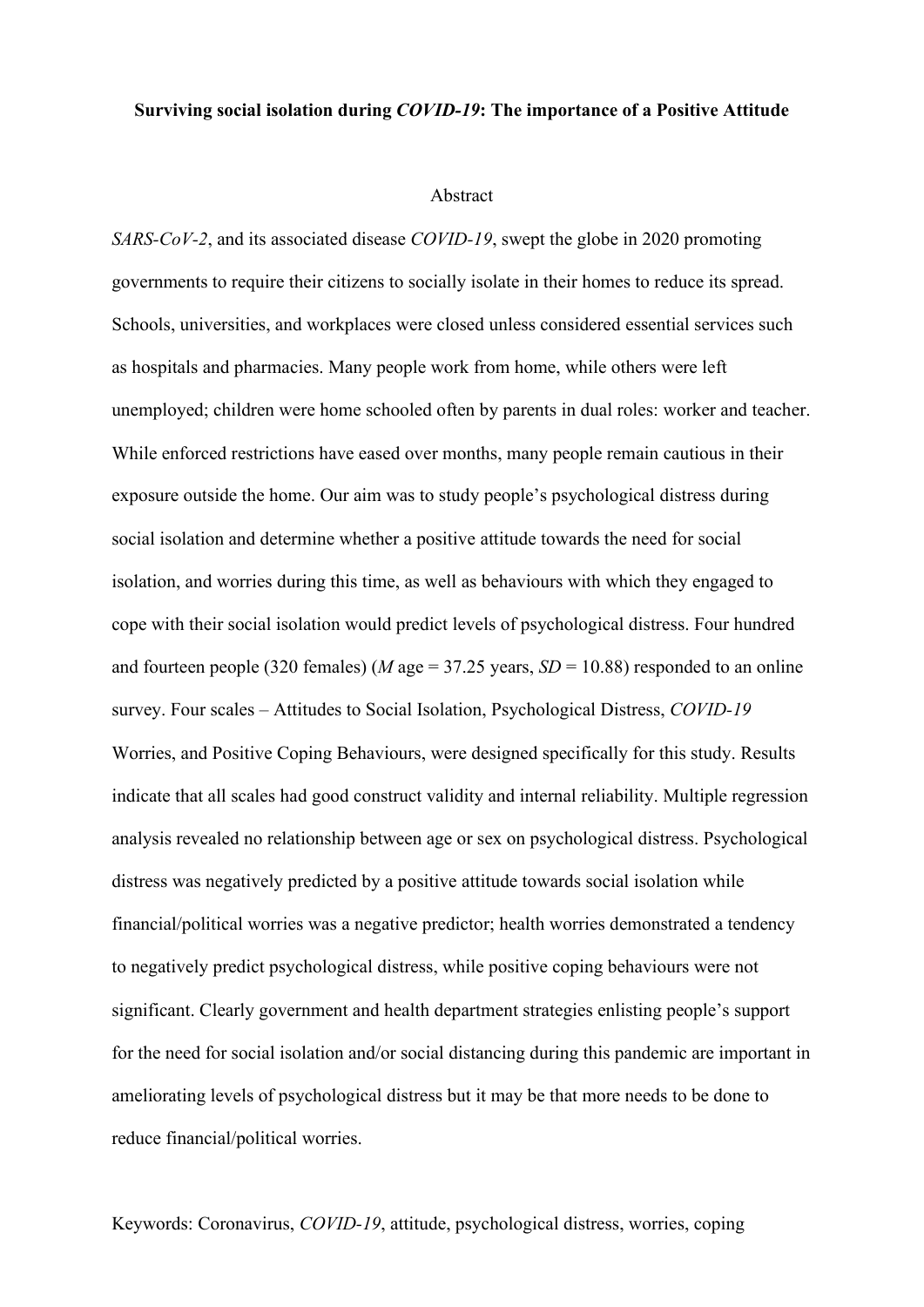## **Surviving social isolation during** *COVID-19***: The importance of a Positive Attitude**

*SARS-CoV-2* and its associated disease *COVID-19* is an infectious respiratory disease caused by a newly discovered coronavirus (Australian Government: Health.gov.au/news/health-alerts). At the end of 2021, there were over 300 million confirmed

cases of *COVID-19* reported worldwide with a death rate over 5 million

(https://www.who.int). There may well be a significant number of unreported cases as most people who are infected experience mild to moderate symptoms and will recover without the need for specialised treatment (Health.gov.au/news/health-alerts). Because of its highly contagious nature many governments, including Germany's, initially implemented strict social isolation procedures that effectively quarantine people in their homes unless they are engaged in essential services or need to seek medical care or buy food. These restrictions meant that people have little face-to-face interactions with any persons other than those within their household and for many their livelihood or study progress is threatened. Despite lessening of some restrictions, many people remain cautious and are maintaining selfimposed isolation and/or social distancing. All of these circumstances can lead to worry and psychological distress and a lack of attention to self-care. Furthermore, it is unclear what the public's attitude is towards social isolation. It was the aim in this study to investigate the psychological impact of social isolation imposed on citizens during the height of the *COVID-19* pandemic and determine whether people's attitudes towards social isolation, their worries about *COVID*-*19,* and their coping strategies were predictive of distressed mood.

Universally during this pandemic, people have been encouraged to wash their hands, avoid touching their faces and, where handwashing is not possible, to use hand sanitisers. Cafés, restaurants, hotels, and all non-essential services have closed, as have schools and universities. Where possible, people are required to work and study at home. Food stores and other essential services such as medical practices, have implemented various safety measures including QR codes to monitor people's movements, and mask wearing. Among these are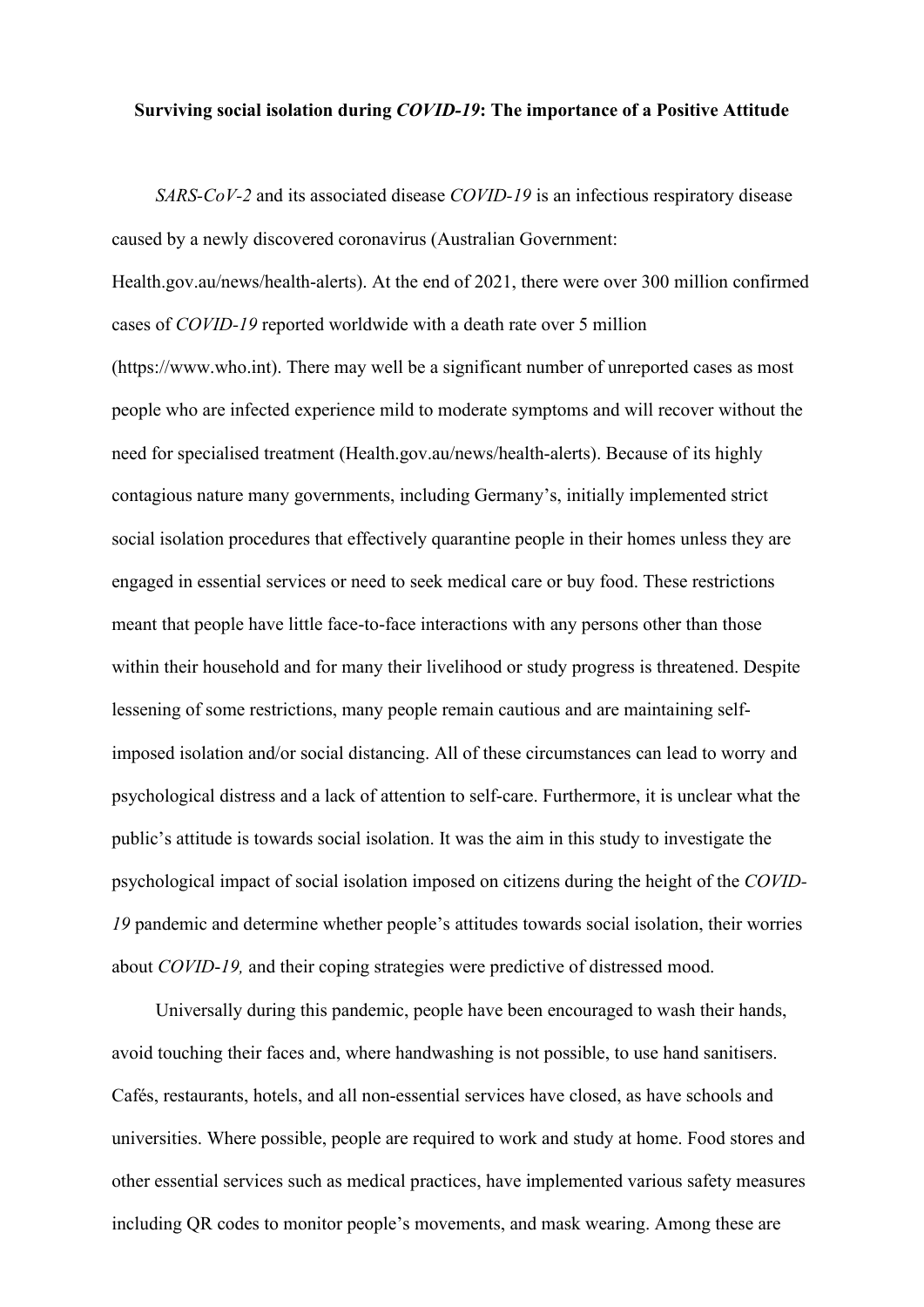social distancing requirements that is, maintaining a minimum separation of 1.5 to 2 metres between people; the provision of hand sanitisers for both staff and public; increased cleaning routines and, where deemed necessary, the use of face masks and other personal protective equipment, previously adopted mainly by health workers. While designed to protect, these measures can also contribute to a higher level of fear, stress, or worry (Arslan et al., 2020) and can only be successful if everyone adheres to the recommendations. But what of people's attitude towards these measures and to social isolation more particularly? We know from studies using the Theory of Planned Behaviour (Ajzen, 1991) that a positive attitude predicts behaviour and we suggest that it might also reduce the psychological distress that previous studies have reported were experienced by people placed in quarantine.

Earlier research related to the effect of quarantine on people during *SARS-COV-1*, an outbreak of acute respiratory disease in 2003-2004 that infected approximately 8,000 persons, found they experienced significant psychological distress (Brooks et al., 2020). Others reported that confinement, accompanied by the loss of routine and the lack of face-to-face interactions that we typically experience at work, school and during our leisure activities, led to feelings of frustration and boredom (Blendon et al., 2004; Brooks et al., 2020; Robertson et al., 2004); psychological distress including depression (Hawryluck et al., 2004), low mood and irritability (Lee et al., 2005). While others, placed in quarantine because of contact with someone with *SARS-CoV-1,* reported experiencing feelings of fear, sadness and nervousness (Reynolds et al., 2008). Clearly, as well as disrupting people's daily routines, social isolation, restrictions on numbers able to gather in any one place, and social distancing can lead to feelings of psychological distress.

We suggest that these effects may be exacerbated during the present pandemic if people are worried about their own wellbeing and that of their family especially those members from whom they are separated and to whom they are unable to give any physical support. It might also be that people are worried about their work status and the uncertain impact of isolation, especially if prolonged, on their financial wellbeing and that of the economy more generally.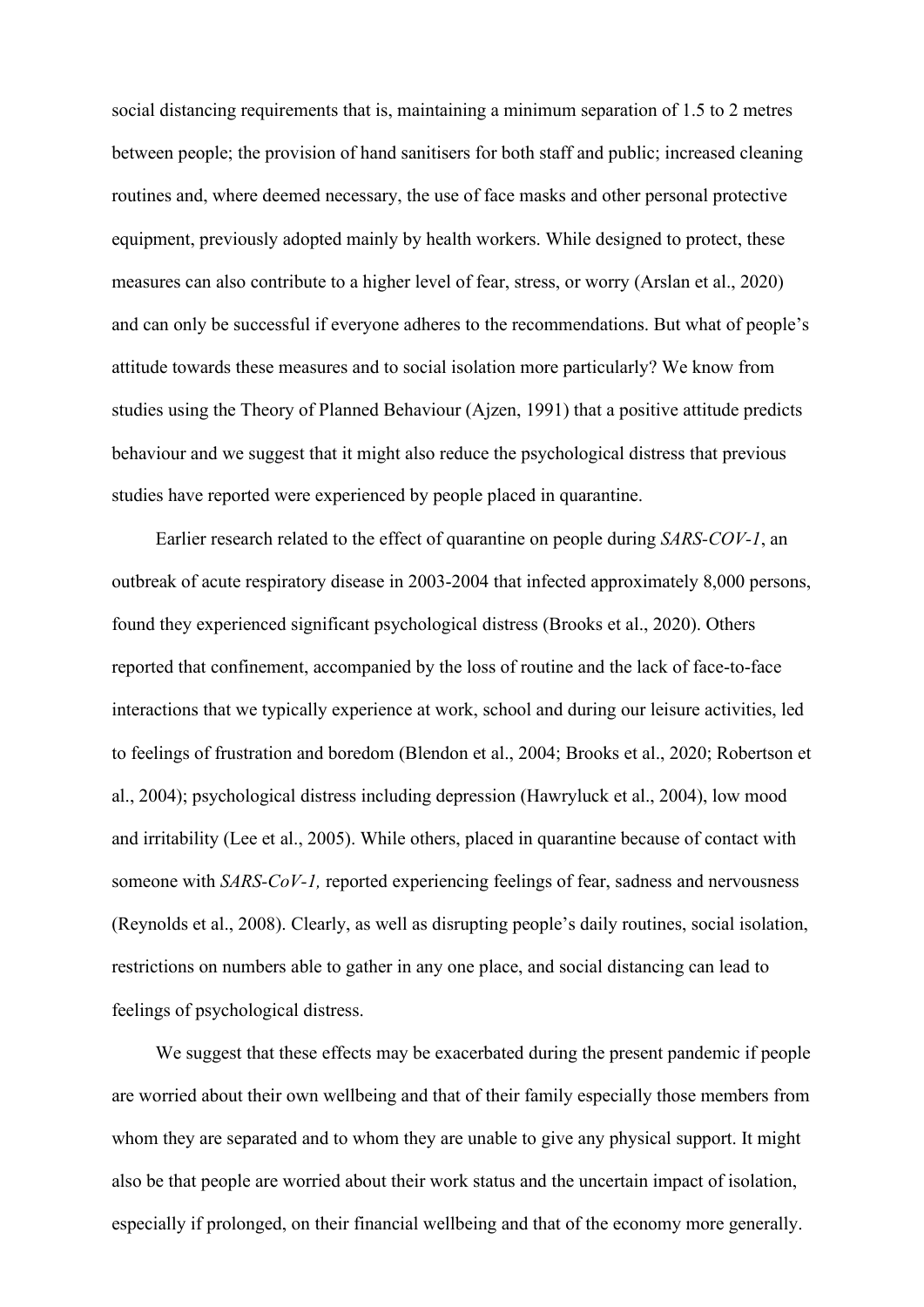Each of these circumstances might exacerbate their negative mood and, as we know from past research, depressed mood is associated with a lack of volition and inactivity (Krämer et al., 2014; Marjanovic et al., 2015; Tomstad et al., 2017). In line with prior research, current research suggests that some aspects of everyday life (e.g., use of social media, informing oneself about *COVID-19*, being at work, and home-schooling children) may elevate negative affect (Lades et al., 2020).

Conversely, if people confined in social isolation engage in positive coping strategies which occupy their time and mind, this might reduce the distress of being socially isolated. For instance, spending time outdoors, pursuing a hobby, gardening, and engaging in social interactions with friends may enhance emotional well-being (Lades et al., 2020). Also selfcare behaviours, such as eating well and exercising, while in social isolation are essential to maintain health and overall well-being and might further reduce people's level of distress.

The aim in this study was to explore people's attitudes to social isolation as a strategy to reduce the transmission of *COVID-19*; the types of worries people experienced during the height of this pandemic, as well as the strategies adopted to cope during social isolation, as predictors of psychological distress. Bandura (1986), although referring to self-efficacy, argued that it is important to utilise domain specific scales where possible. Accordingly, a further aim in this study was to develop scales domain-specific to *COVID-19* and social isolation in order to better understand people's distress at this time, their attitudes towards and their responses to living in social isolation.

### **Method**

## *Design*

A cross-sectional design was used to explore the psychosocial impact of *COVID-19* on people living in Germany. Data for this study were collected using an online questionnaire. *Participants*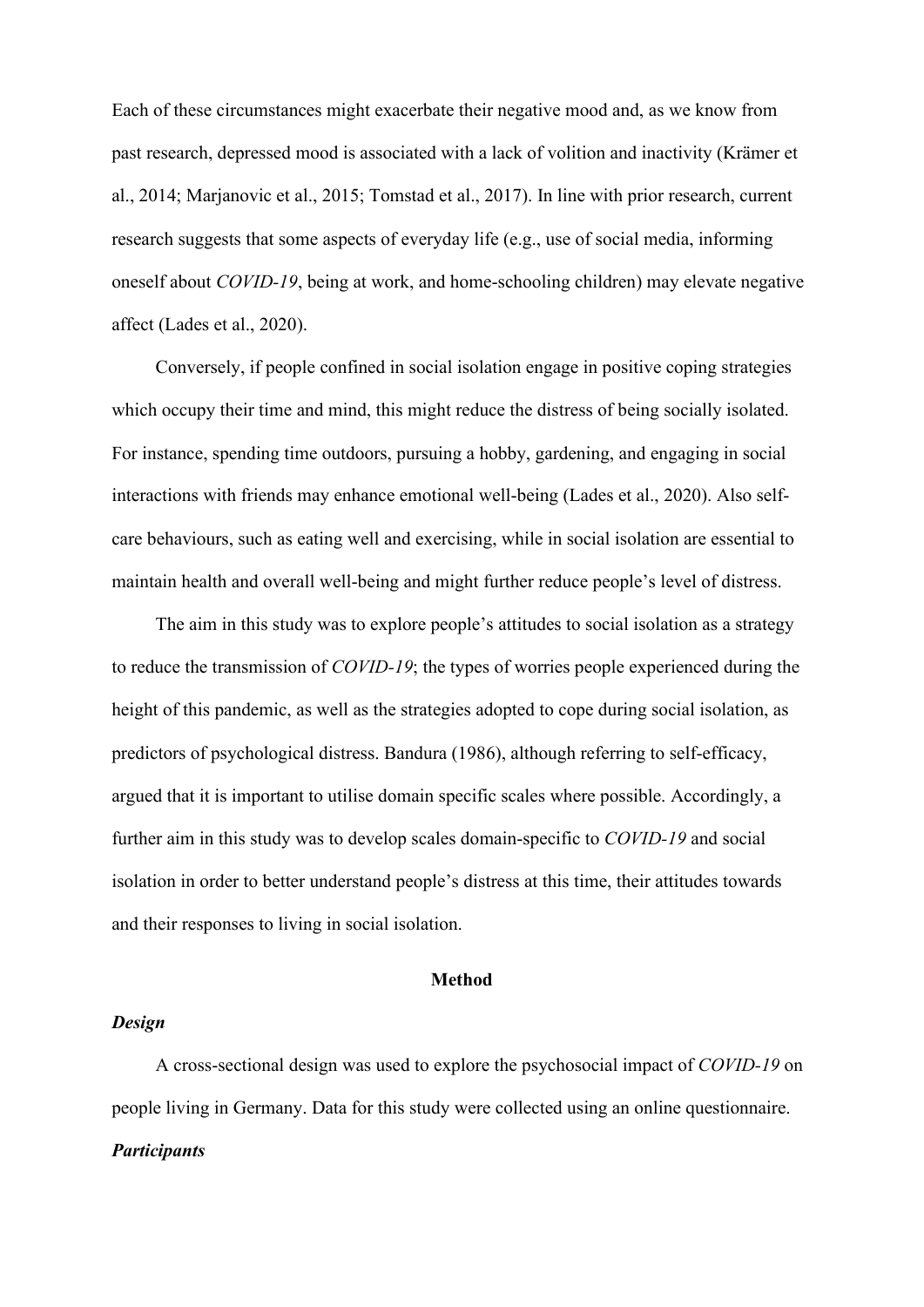Four hundred and fourteen people (320 females) responded to an invitation to participate in an online study about the effects of social isolation during the *COVID-19* pandemic. The mean age of respondents was  $37.25$  years  $(SD = 10.88)$ , the majority were married or cohabitating with a partner (70.3%), 25.6% were single, and .07% reported they were widowed. In terms of education, 8.4% reported they had completed Middle School, 19% had completed or were undertaking an apprenticeship, 65.4% had completed or were undertaking a University degree, and 7.2% reported they held a post graduate degree.

### *Procedure*

The University's Human Ethics Committee provided approval for the conduct of this study. Participants were recruited via advertisements placed on the personal social media accounts of the authors (*Facebook, LinkedIn*) inviting interested people to access an online survey hosted on Qualtrics.com and Soscisurvey.de. Readers were encouraged to share the advertisement with their contacts. A Plain Language Statement on the opening page of the survey advised readers that participation was voluntary, their data anonymous, and submission of the completed questionnaire would be deemed to be their informed consent. No incentives were offered for participation.

### *Materials*

Participants provided demographic data on their age, gender, marital and educational status, as well as answering questionnaires designed for use in several international studies. In accordance with Bandura's (1986) demand for domain-specific scales, items specific to *COVID-19* and social isolation were generated. Questions related specifically to people's attitude towards social isolation; their health and financial worries around *COVID-19*; feelings of psychological distress, and the use of positive behaviours to cope during social isolation. These items were sourced from past research addressing the psychological impact of quarantine and consultations with colleagues about their experiences at this time.

Attitudes towards Social Isolation Scale (ASIS) was assessed using eight items with the stem, 'I believe … (e.g., Social isolation is essential for everyone; Only way to control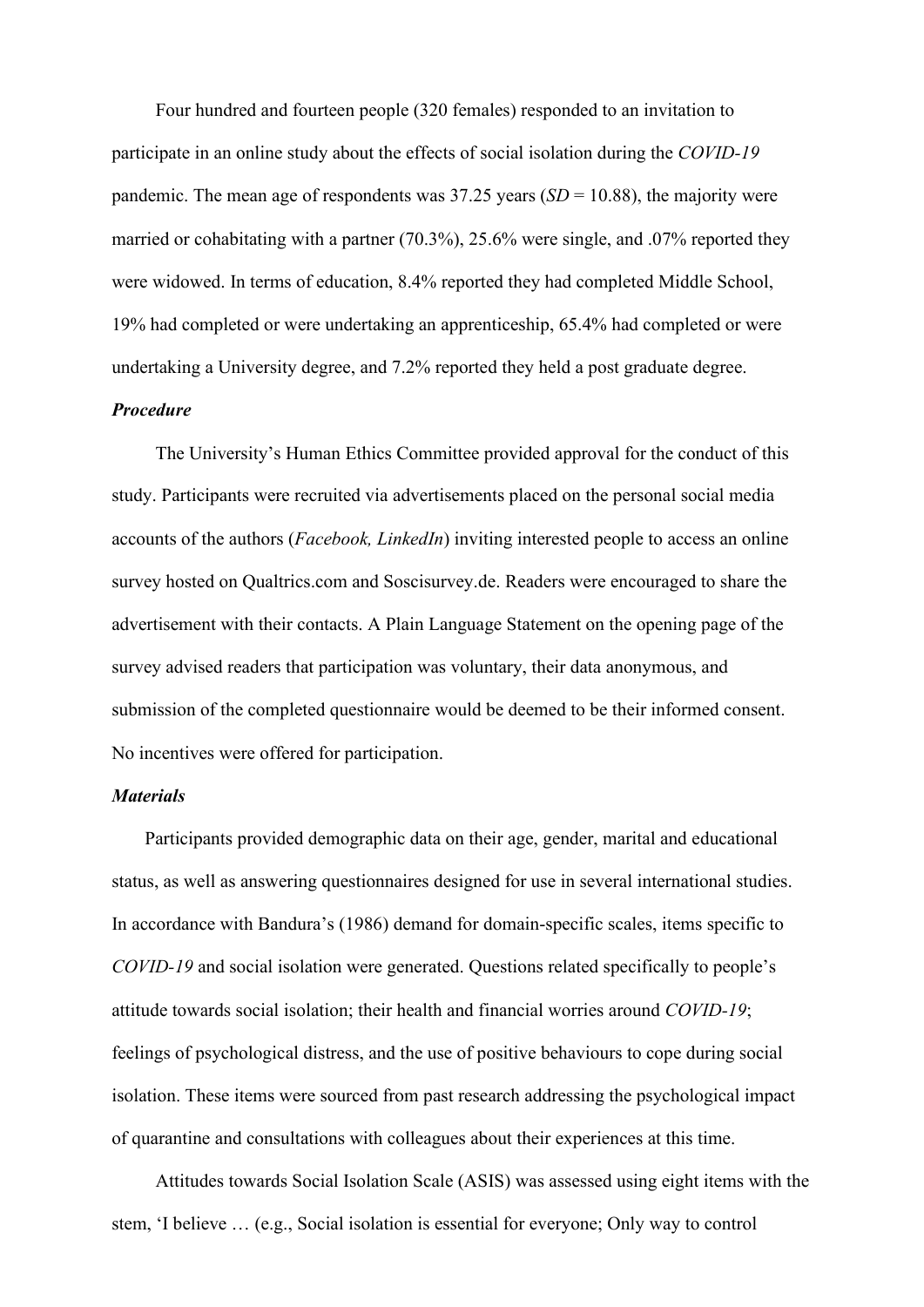*COVID-19*)' which were answered on a 5-pt Likert scale from 1= *Not at all* to 5 = *Absolutely*. Four items were reversed coded, so that higher scores indicate a more positive attitude.

The *COVID-19* Worry Scale (CWS) has 11 items with the stem: 'As a result of *COVID-19*, I worry that … (e.g., I will be in debt if social isolation persists; My children will get *COVID-19*)' answered on a 5-pt Likert scale from 1 = *Not at all* to 5 = *Pretty much all the time*.

Psychological Distress (PDS) was assessed by 15 questions: 'Being in imposed social isolation because of *COVID-19* makes me feel … (e.g., miserable, lonely, tense)' rated on a 5-pt Likert scale from 1 = *Not at all* to 5 = *Pretty much always*.

Positive Coping Behaviours (PCB) were assessed with 10 items with the stem, 'I am coping by … (e.g., Gardening, Exercising)' rated on a 5-pt Likert scale from 1 = *Not at all* to 5 = *Most of the time*.

### **Results**

The data were downloaded from the web server into SPSS and AMOS (Version 26) for analyses. A series of Principal Components Analyses (PCA) and Reliability Analyses were conducted on the scale questions written for this study prior to testing the hypotheses. The Kaiser-Meyer-Olkim statistic and Bartlett's Test of Sphericity indicated the suitability of each scale's data for analyses.

The eight items written to assess Attitudes towards Social Isolation (ASI) revealed one factor (Table 1) which explained 52.79% of the variance. It demonstrated excellent internal reliability (Cronbach's  $\alpha$  = .86).

The 11-item *COVID-19* Worry Scale (CWS) yielded two independent factors (*r* = .24) (Table 2) labelled Financial/Political Worries and Health Worries that together, explained 51.65% of the variance. Both factors demonstrated strong internal reliability (Cronbach's  $\alpha$  = .73 and .80 respectively).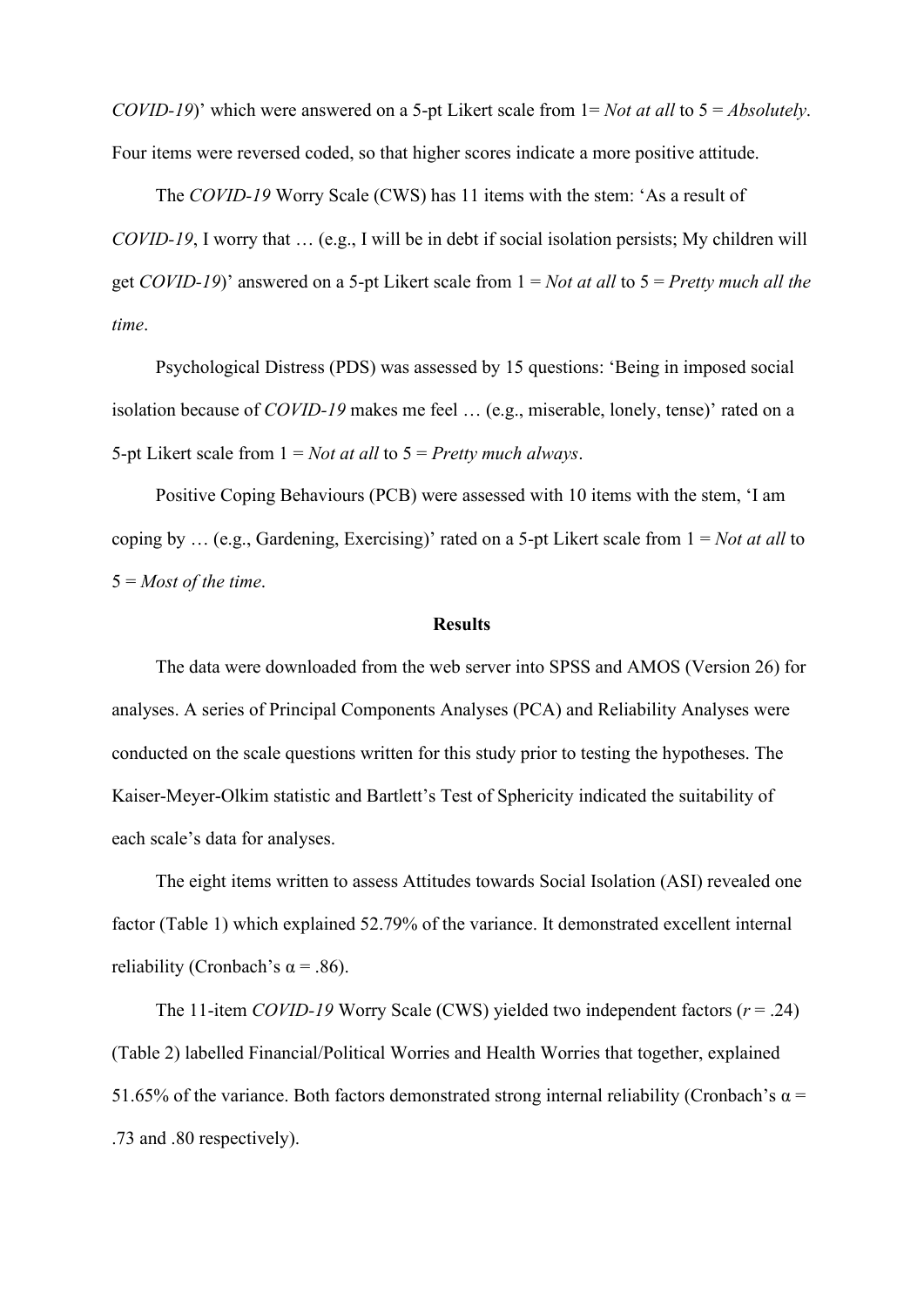# **Table 1**

|                                | <b>Factor Loading</b> |  |  |
|--------------------------------|-----------------------|--|--|
| Items                          | 1                     |  |  |
| Unnecessary<br>R               | .83                   |  |  |
| Essential for everyone         | .82                   |  |  |
| Highly appropriate             | .81                   |  |  |
| A waste of time R              | .79                   |  |  |
| Only for those infected R      | .69                   |  |  |
| Only way to control the virus. | .69                   |  |  |
| Only for the elderly R         | .65                   |  |  |
| Isolation is Not Difficult     | .47                   |  |  |

*Results of a Factor Analysis of the Attitudes towards Social Isolation Scale (ASIS)*

 $R =$  items reversed coded

# **Table 2**

*Results of a Factor Analysis of the COVID-19 Worry Scale (CWS)*

|                                                      | <b>Factor Loadings</b> |     |
|------------------------------------------------------|------------------------|-----|
| Items                                                | 1                      | 2   |
| <b>Factor 1: Financial/Political Worries</b>         |                        |     |
| I will be in debt if social isolation persists       | .82                    |     |
| My housing situation is at risk                      | .79                    |     |
| Our political system will collapse                   | .69                    |     |
| I'm going to lose my job/not get a job               | .68                    | .11 |
| Food supplies will run out or be restricted          | .67                    |     |
| The country will be plunged into economic depression | .39                    | .21 |
| <b>Factor 2: Health Worries</b>                      |                        |     |
| My partner will get Covid-19                         | .11                    | .82 |
| My parents/grandparents will get Covid-19            | $-.19$                 | .78 |
| My children will get Covid-19                        | .14                    | .78 |
| People who don't isolate will infect me / my family  |                        | .69 |
| The well-being of my circle of friends or colleagues |                        | .54 |

Loadings <.10 are suppressed.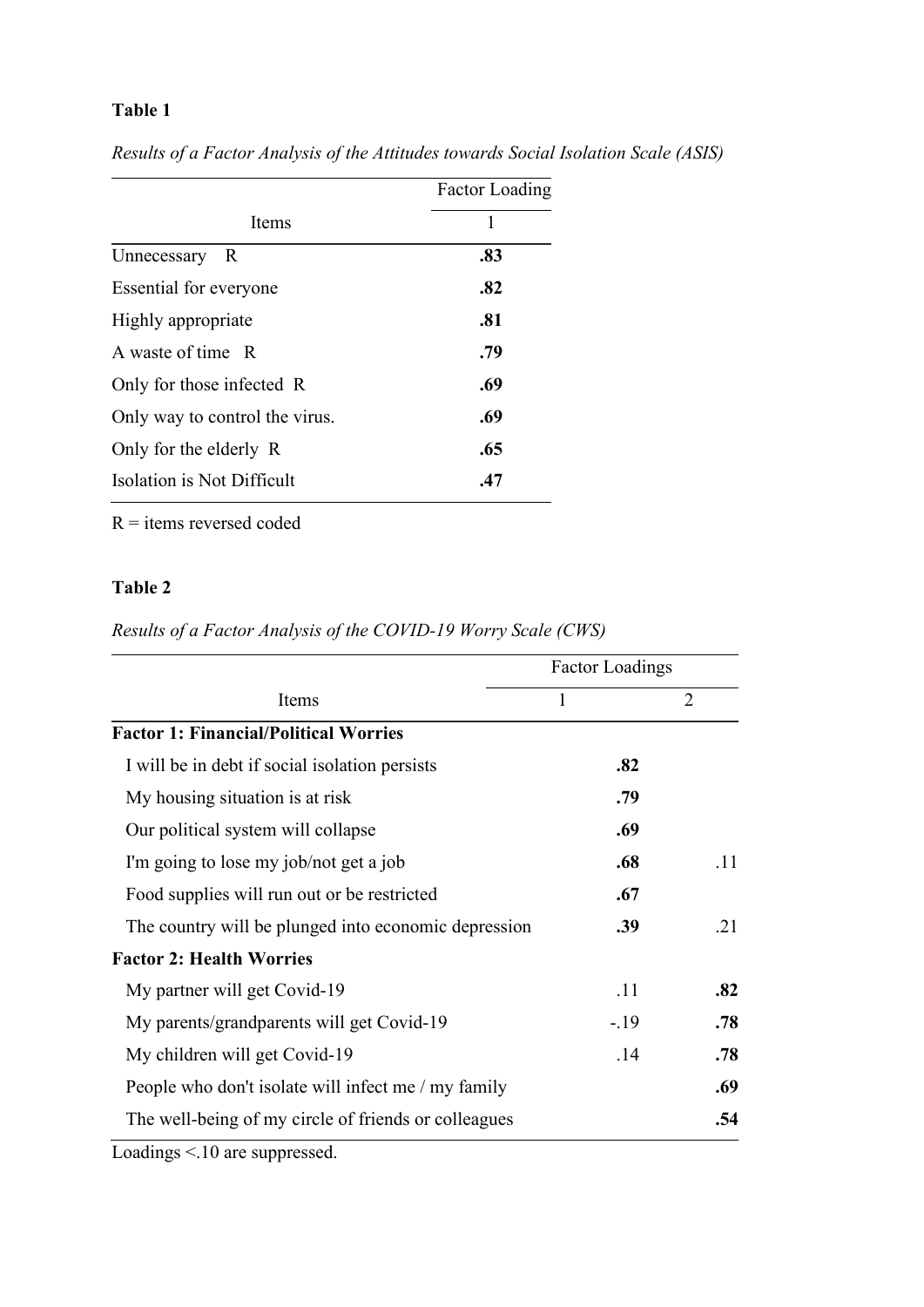The 15 items written to assess Psychological Distress during social isolation revealed one factor (Table 3) which explained 55.33% of the variance. This scale demonstrated excellent internal reliability (Cronbach's  $\alpha$  = .94).

# **Table 3**

*Results of a Factor Analysis of the Mood Scale (MS)*

| <b>Factor Loadings</b> |  |  |
|------------------------|--|--|
| $\mathbf{1}$           |  |  |
|                        |  |  |
| .84                    |  |  |
| .84                    |  |  |
| .80                    |  |  |
| .76                    |  |  |
| .76                    |  |  |
| .75                    |  |  |
| .74                    |  |  |
| .74                    |  |  |
| .74                    |  |  |
| .73                    |  |  |
| .718                   |  |  |
| .72                    |  |  |
| .70                    |  |  |
| .67                    |  |  |
| .63                    |  |  |
|                        |  |  |

The ten items written to assess Positive Coping Behaviours (PCB) revealed two independent factors  $(r = .27)$  after the removal of one item (i.e., I engage in social distancing), which were labelled Household Tasks and Healthy Behaviours (Table 4). These factors explained 47.82% of the variance and demonstrated satisfactory internal reliability (Cronbach's  $\alpha$  = .70 and .63, respectively).

Items from each of the factors extracted were summated to yield scale scores used in the subsequent analyses. Higher scores were indicative of the construct measured.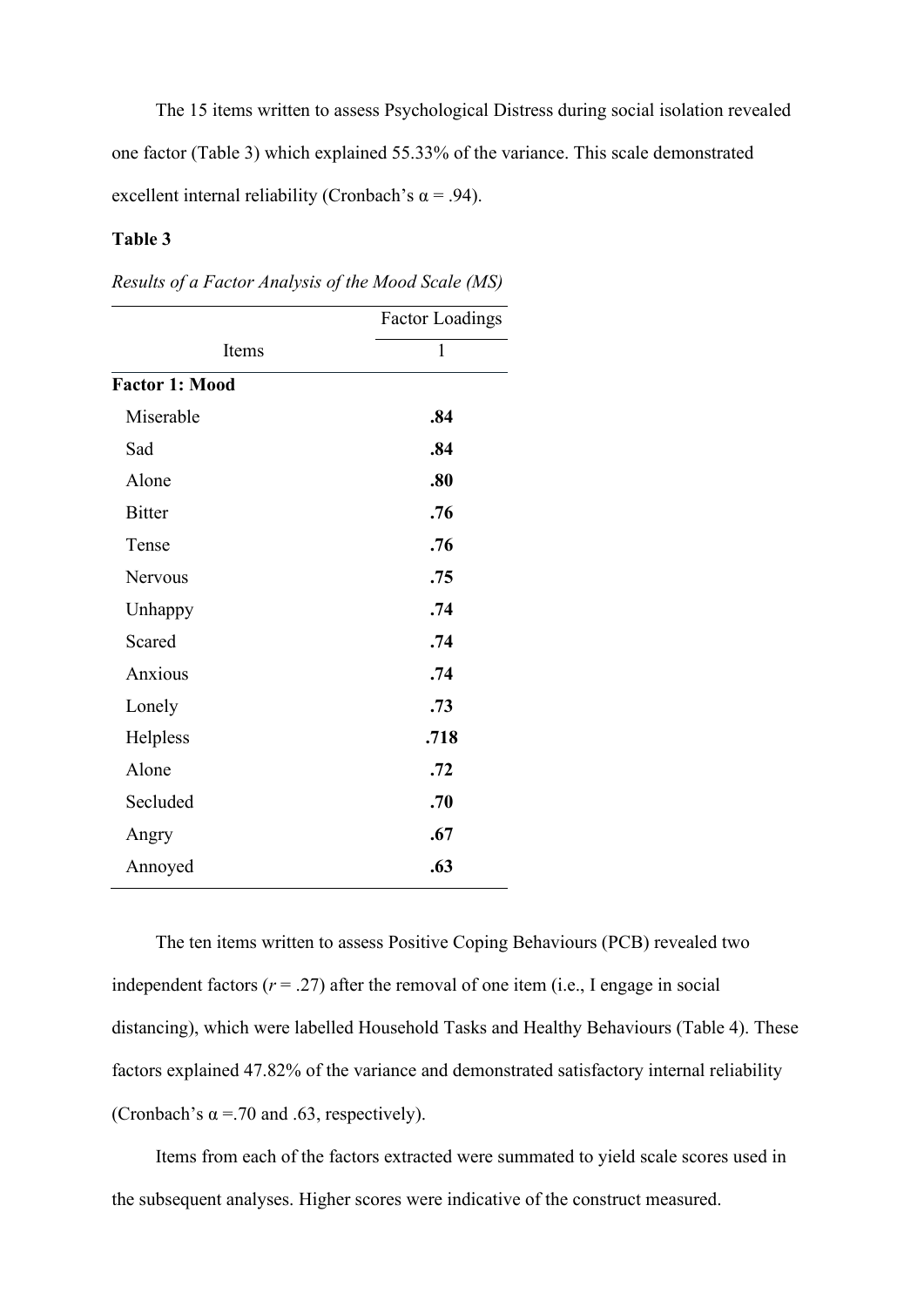# **Table 4**

|                                     | <b>Factor Loadings</b> |        |
|-------------------------------------|------------------------|--------|
| Items                               | 1                      | 2      |
| <b>Factor 1: Household Tasks</b>    |                        |        |
| Getting things down around home     | .74                    | .20    |
| Crafts/Hobbies                      | .72                    | $-.16$ |
| Completing my to do list            | .66                    |        |
| Gardening                           | .63                    |        |
| Making most of time at home         | .48                    | .32    |
| <b>Factor 2: Healthy Behaviours</b> |                        |        |
| Eating well                         |                        | .83    |
| Cooking                             |                        | .77    |
| Exercising                          |                        | .56    |
| Listening to/Playing music          |                        | .50    |

*Results of a Factor Analysis of the Positive Coping Behaviours Scale (PCBS)*

Loadings <.10 are suppressed.

## *Correlations and Multiple Regression Analysis (MRA)*

A Pearson's Correlation matrix is presented in Table 5 together with descriptive statistics for the study variables. Both financial/political and health worries correlated positively with psychological distress while attitude towards social isolation and engagement in household tasks were negative predictors. There was no relationship between healthy behaviours or sex with psychological distress. Being female was positively related to attitude towards social isolation, but negatively related to household tasks and health worries. Age was negatively related to health behaviours but positively related to health worries.

A hierarchical MRA was conducted with psychological distress as the dependent variable. We controlled for age and gender by entering them on Step 1, with attitudes towards social isolation, *COVID-19* Worry factors (financial/political and health worries), and positive coping behaviours (household tasks and healthy behaviours) on Step 2.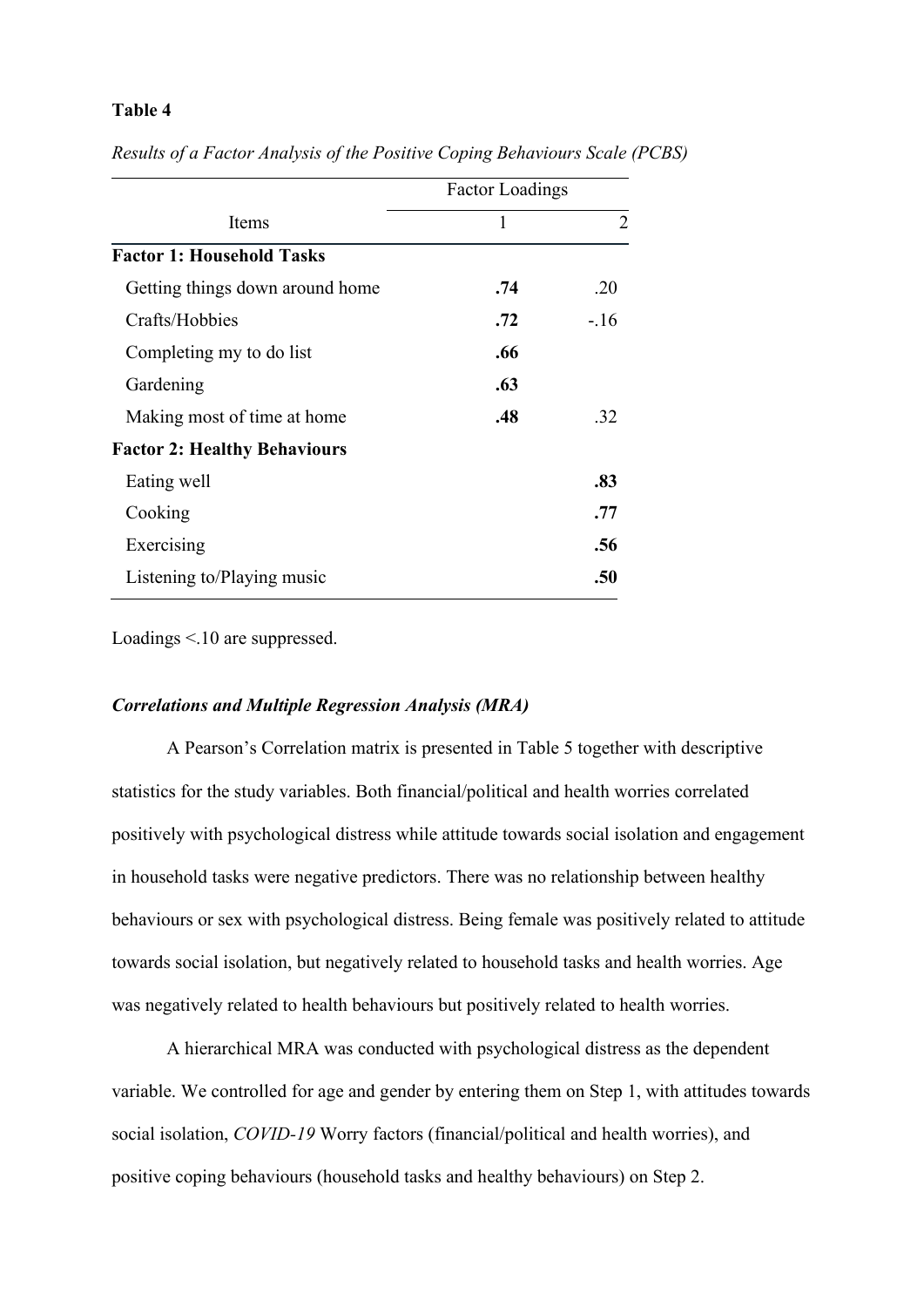On Step 1, neither age nor gender significantly predicted psychological distress  $(R^2 =$ .026, Adjusted  $R^2 = .008$ ,  $F \, 2$ ,  $395 = 1.47$ ,  $p = .233$ ). On Step 2, attitudes towards social isolation, the two worry factors, and the two coping behaviours were added and together explained a further 32.5% of the variance ( $\Delta R = 0.325$ ,  $\Delta F = 0.590 = 10.60$ ,  $p = 0.601$ ). By Cohen's (1988) convention, a combined effect of this magnitude ( $R^2 = .351$ ) can be considered large  $(f^2 = .54)$ .

In combination the variables explained 35.1% of the variance in psychological distress. A positive attitude towards social isolation negatively predicted psychological distress; financial/political worries were a positive predictor of distress while health worries were borderline (*p* <.10). Unstandardised (B) and standardised (β) regression coefficients for each predictor by steps in the hierarchical regression are reported in Table 6.

# **Table 5**

| Variable              | $\mathbf{1}$        | $\overline{2}$                                  | $\overline{3}$ | $\overline{4}$          | 5            | 6            | $\tau$                   | 8     |
|-----------------------|---------------------|-------------------------------------------------|----------------|-------------------------|--------------|--------------|--------------------------|-------|
| 1 Psychological       |                     |                                                 |                |                         |              |              |                          |       |
| <b>Distress</b>       |                     |                                                 |                |                         |              |              |                          |       |
| 2 Attitude            | $-.24***$           | 1                                               |                |                         |              |              |                          |       |
| 3 Household Tasks     | $-.11$ <sup>*</sup> | $.11$ <sup>*</sup>                              | $\mathbf{1}$   |                         |              |              |                          |       |
| 4 Healthy             | $-0.06$             |                                                 | $.04$ $.33***$ | 1                       |              |              |                          |       |
| <b>Behaviours</b>     |                     |                                                 |                |                         |              |              |                          |       |
| 5 Financial/Political | $.42***$ $-.20**$   |                                                 | .05            | .04                     | $\mathbf{1}$ |              |                          |       |
| Worries               |                     |                                                 |                |                         |              |              |                          |       |
| 6 Health Worries      |                     | $.26^{**}$ $.37^{***}$                          | .09            | .02                     | $.29***$     | $\mathbf{1}$ |                          |       |
| 7 Sex                 |                     | $-.07$ $-.17$ <sup>**</sup> $-.13$ <sup>*</sup> |                | $-.01$                  |              | $-.03-.19^*$ | $\mathbf{1}$             |       |
| 8 Age                 |                     | $-.11-.01-.06-.14**$                            |                |                         | $-.05$       | $.13*$       | $-.06$                   | 1     |
| Means                 |                     |                                                 |                | 31.22 31.87 16.65 13.22 |              | 10.65 13.07  | $\overline{\phantom{a}}$ | 37.25 |
| <b>SD</b>             | 12.50               | 6.46                                            | 3.84           | 3.14                    | 3.60         | 4.28         |                          | 10.88 |
| Range                 | $15 - 75$           | $8-40$                                          | $5 - 25$       | $4 - 20$                | $6 - 30$     | $5 - 25$     |                          | 18-77 |

*Descriptive Statistics and Correlations of Study Variables*

Sex  $1 =$  Female,  $2 =$  Male

 $* p \le 0.05$ ,  $* p \le 0.01$ ,  $* * p \le 0.001$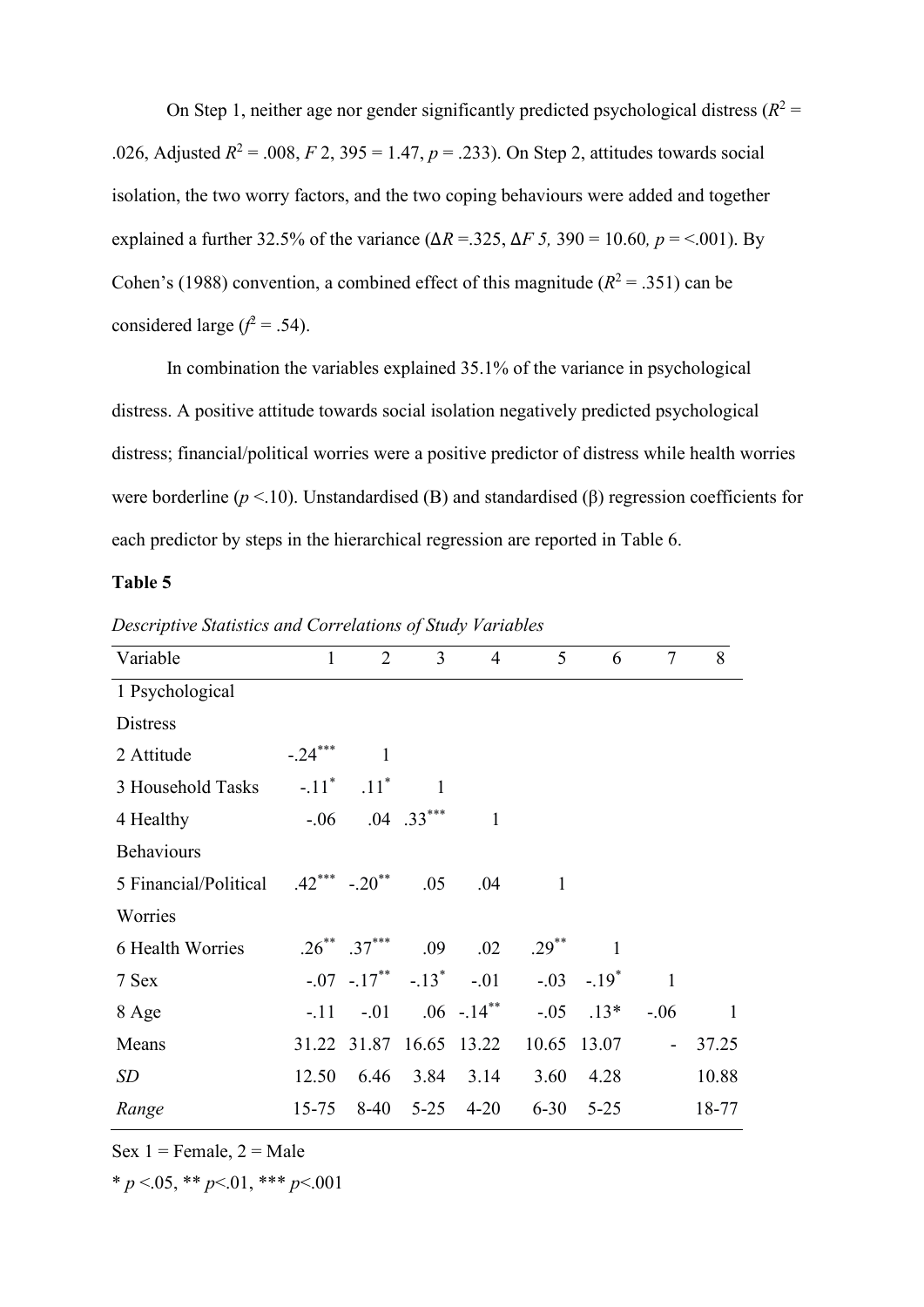# **Table 6**

| Variable                   | $\boldsymbol{B}$ | 95% CL for $B$ |         | SEB   | $\beta$  | $R^2$ | $\Delta R^2$ |
|----------------------------|------------------|----------------|---------|-------|----------|-------|--------------|
|                            |                  | LL             | UL      |       |          |       |              |
| Step 1                     |                  |                |         |       |          | .03   | .03          |
| Constant                   | 43.96            | 31.04          | 56.88   | 6.52  |          |       |              |
| Sex                        | $-2.35$          | $-7.93$        | $-7.93$ | 2.81  | $-.08$   |       |              |
| Age                        | $-.21$           | $-.47$         | .06     | .13   | $-.14$   |       |              |
| Step 2                     |                  |                |         |       |          | .35   | .32          |
| Constant                   | 44.88            | 23.40          | 66.36   | 10.83 |          |       |              |
| Sex                        | $-3.51$          | $-8.49$        | 1.45    | 2.51  | $-.12$   |       |              |
| Age                        | $-.13$           | $-.35$         | .09     | .11   | $-.09$   |       |              |
| Attitude toward S.I        | $-.39$           | $-.77$         | $-.01$  | .19   | $-.19*$  |       |              |
| <b>Financial Political</b> | 1.37             | .79            | 1.95    | .29   | $.41***$ |       |              |
| <b>Health Worries</b>      | .53              | $-.01$         | 1.06    | .27   | .17      |       |              |
| Household Tasks            | $-.30'$          | $-91$          | .30     | .31   | $-.09$   |       |              |
| <b>Healthy Behaviours</b>  | $-.49$           | $-1.20$        | .22     | .36   | $-.12$   |       |              |

*Hierarchical Regression Results for Psychological Distress*

Note. CI – Confidence interval; *LL* = lower limit; *UL* = upper limit.

\**p*<.05, \*\*\* *p*<.001

## **Discussion**

The aim in this study was to explore the impact of respondents' attitudes to this imposed social isolation, their worries, and positive coping strategies, on their level of psychological distress during the COVID-19 pandemic. In order to address these concerns specifically related to the *COVID-19* pandemic, we followed Bandura's (1986) recommendation and developed four domain-specific questionnaires for use in this study which yielded satisfactory construct validity and internal reliability.

The Psychological Distress and the Attitudes towards Social Isolation Scales each yielded one factor. The *COVID-19* Worries Scale and the Positive Coping Behaviours Scales yielded two factors each: Financial/Political and Health Worries, and Household Tasks and Healthy Behaviours, respectively. All scales demonstrated adequate internal reliability for new measures (Nunnally & Bernstein, 1988).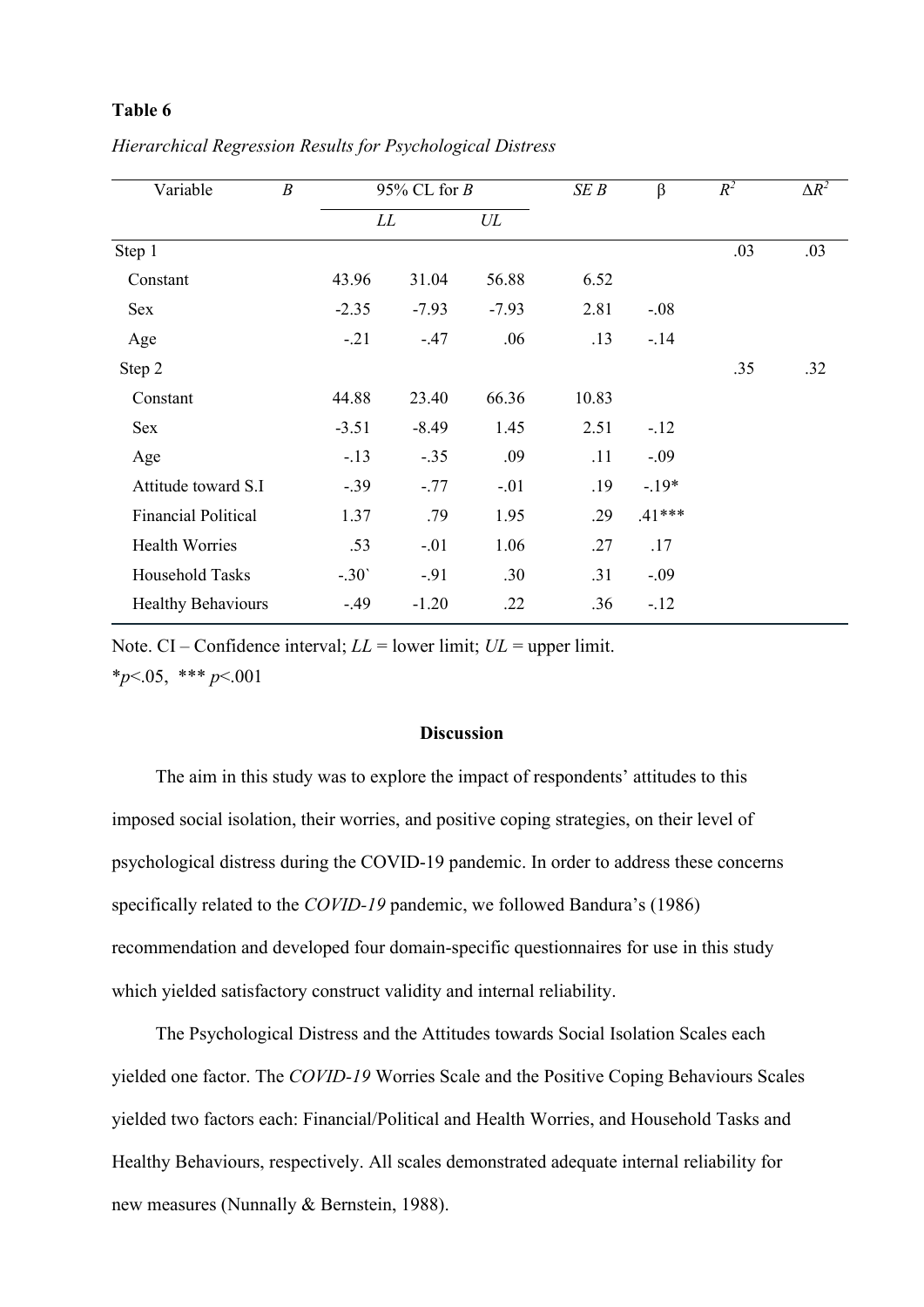The finding of psychological distress (e.g., I feel …miserable, sad, alone) among people socially isolated accords with Reynolds et al.'s (2008) finding from their study of people quarantined during the 2003-2004 *SARS-CoV-1* pandemic, although levels here were only moderate. People generally had a highly favourable attitude towards the need for government imposed social isolation during this pandemic as evidenced by the high mean score for this scale. They were not unduly worried about their finances or the political situation as a result of *COVID-19* and neither did they express high levels of health worries. However, as would be expected, both worry factors correlated positively with psychological distress while a positive attitude towards social isolation was negatively related.

When entered into the multiple regression, a positive attitude towards social isolation (e.g., I believe that social isolation is: *necessary*, *essential for all*, and *appropriate*) was predictive of lower levels of psychological distress. While attitude has previously been associated with changing or enhancing a range of behaviours, the finding that it is predictive of reduced psychological distress in the current circumstances confirms the importance of government and health agencies engaging with the public on the need for social isolation to reduce disease transmission.

Of the two *COVID-19* Worry scale factors: one that people were concerned about financial/political matters, that is, their own level of debt and that of the country post *COVID-19* and two, health concerns that their partner or family might contract *COVID-19*, only financial/political worries was positively predictive of psychological distress. In fact, it was a stronger predictor than attitudes. In terms of financial/political worries, individuals were concerned that they would 'be in debt if social isolation persists', and also their 'housing' and 'job could also be at risk'. On a more macro level, there was some concern that 'our political system will collapse' and 'the country will be plunged into economic recession'. All of these are realistic worries due to the rapid economic downturn at this time (Fernandes, 2020). The German government is among those cognisant of these worries and has been proactive in implementing economic strategies to assist individuals and organisations during this period.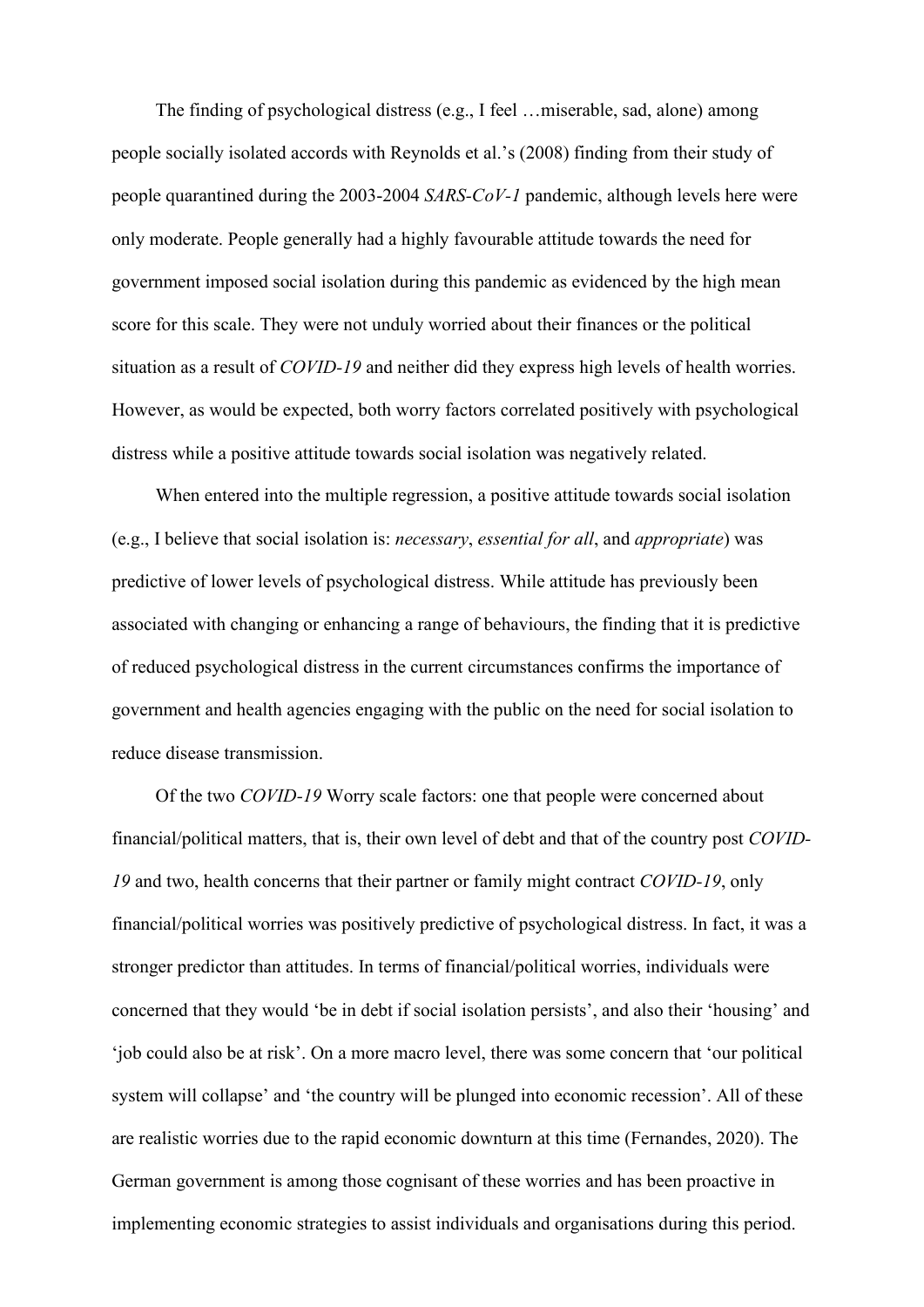For instance, short-time work programs supported by government, were adopted by many organisations affected significantly by the economic downturn. One such program designed to maintain employment stability saw employers reduce their employee's working hours instead of laying people off. Employees with or without children receive 67% or 60% of their previous salary, respectively, from the Federal Employment Agency (Schulten & Mueller, 2020).

The second worry factor: health worries (e.g., My partner/parents/children will get *Covid-19*; People who don't isolate will infect me / my family) demonstrated only a tendency to predict psychological distress ( $p$  <.10). It may be that as German people's adherence to social isolation is typically high (Bennhold  $& Eddy, 2020$ ), they have fewer concerns about contracting the disease and therefore the lower impact on psychological distress is understandable.

The hypothesis that people's engagement in proactive coping behaviours, assessed here as engagement with household tasks such as gardening and cooking, and healthy behaviours, for instance, eating well and exercising, would negatively predict psychological distress was not supported. Despite people reporting they kept occupied by participating in activities around the house and engaging in healthy behaviours, both of which are important for ongoing health and possibly resilience to disease, neither exerted a significant impact on psychological distress. It seems that people engaged in such behaviours, to keep occupied and look after themselves, independently of any feelings of distress.

While our results provide some novel insight into people's attitudes towards social isolation, their level of psychological distress, worries, and the positive coping behaviours people adopted during this time of social isolation designed to reduce the transmission of *COVID-19*, there are some limitations. Firstly, we followed Bandura's (1986) recommendation and designed situation-specific scales to assess the constructs of interest. Clearly these scales need further validation in future studies. Secondly, the sample was highly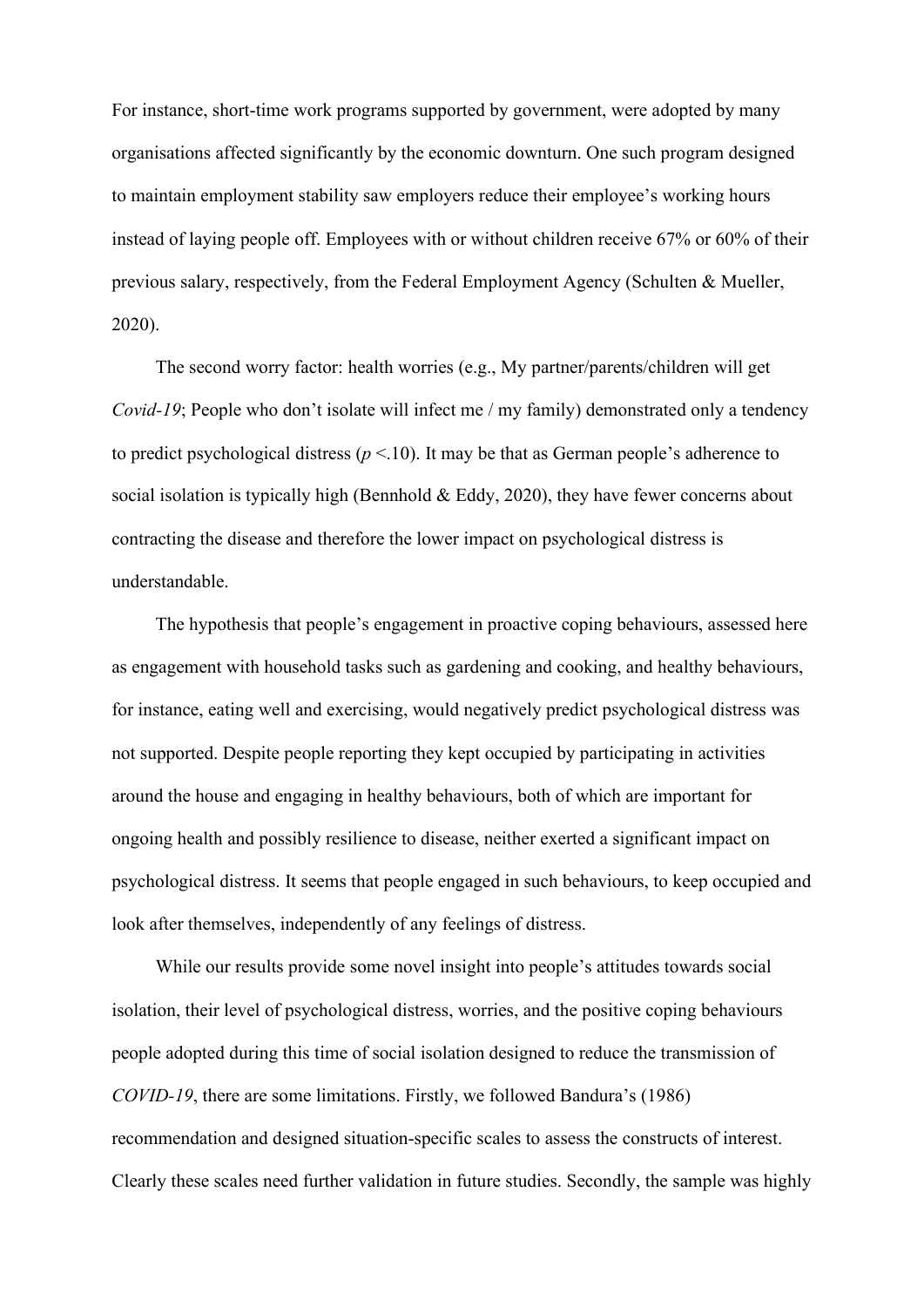educated and demonstrated an imbalance in gender with the sample highly skewed towards female respondents.

It will be important for future studies to take into account the psychological impact on people working from home in what for many would be a *makeshift* office while also balancing engagement in more household activities (e.g., cooking, gardening). A further possible unknown is the burden of home-schooling children on participants' mood and coping behaviours and whether the role of teacher/facilitator was shared between partners.

The years of this pandemic are not over, and we shall all remember them and they will be part of history. It is a time when a highly contagious disease swept across the globe affecting citizens in most countries either directly or indirectly. Social isolation and social distancing were mandated more universally perhaps than at any other time in recorded history and our results show that people generally had a positive attitude towards social isolation in the context of *COVID-19.* This positive attitude negatively predicted psychological distress suggesting that such an attitude is perhaps, a form of resilience. At the same time, people's worries about financial matters positively predicted their levels of psychological distress. Participants also expressed some level of concern about their own health and that of their partner/family, and for these participants this is not to be discounted although it was not a predictor of distress.

While governments have reduced some of the stringent requirements around social isolation as fewer cases of *COVID-19* are reported on a daily basis, the emergence of new strains such as Delta and Omicron, have heightened our sensibilities and need for vigilance. The need for vigilance against this disease in a world where not everyone is vaccinated, and where booster shots are essential is imperative; so too the need to evaluate and monitor the psychosocial as well as economic aftermath of social isolation as these costs are likely to be high. There may be some for whom distressed mood, especially if combined with financial realities, transitions into clinical depression, anxiety or even trauma. It is not just health care professionals who need to be cognisant of these possible outcomes, but employers, teachers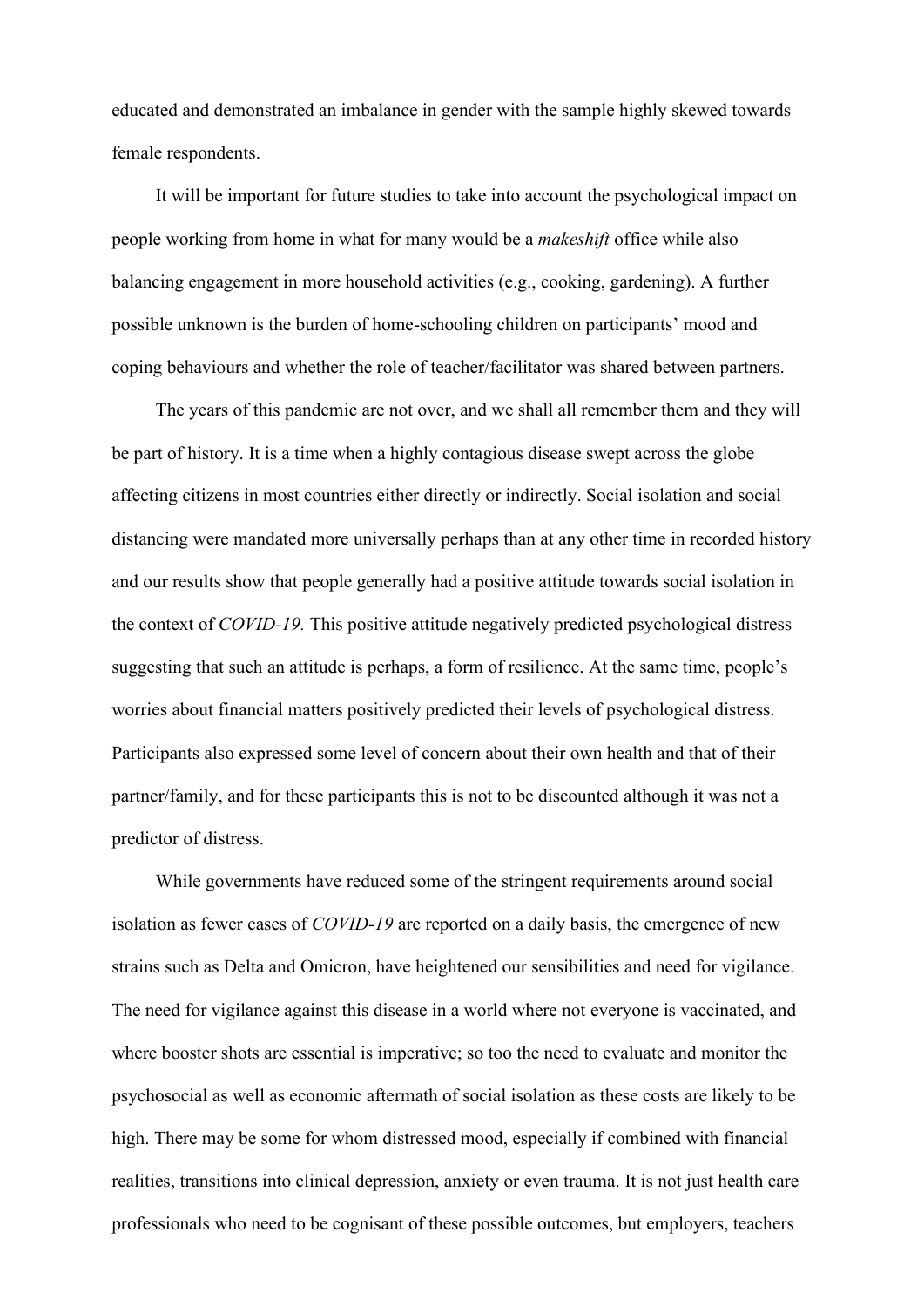and financial institutions, and all areas of society and government need to make appropriate accommodations.

### **References**

Ajzen, I. (1991). The Theory of Planned Behavior. *Organizational Behavior and Human Decision Processes*, *50*, 179–211.

Arslan, G., Yildirim, M., Tanhan, A., Buluş, M., & Allen, K.-A. (2020). Coronavirus stress, optimism-pessimism, psychological inflexibility, and psychological health: Psychometric properties of the Coronavirus Stress Measure. *International Journal of Mental Health and Addiction.* Advance online publication. https://doi.org/10.1007/s11469-020-00337-6.

Australian Government: Health.gov.au/news/health-alerts Retrieved 31 May, 2020

- Bandura, A. (1986). Social foundations of thought and action. In D. F. Marks (Ed.), *The Health Psychology Reader* (*pp*. 94-106). Englewood Cliffs, NJ.: Prentice Hall.
- Bennhold, K., & Eddy, M. (2020, March 22). Germany Bans Groups of More Than 2 to Stop Coronavirus as Merkel Self-Isolates. *The New York Times*. Retrieved from <https://www.nytimes.com/2020/03/22/world/europe/germany-coronavirus-budget.html>
- Blendon, R.J., Benson, J.M., DesRoches, C.M., Raleigh, E., & Taylor-Clark, K. (2004). The public's response to severe acute respiratory syndrome in Toronto and the United States. *Clinical Infectious Diseases, 38*, 925-931.
- Brooks, S. K., Webster, R. K., Smith, L. E., Woodland, L., Wessely, S., Greenberg, N., & Rubin, G. J. (2020). The psychological impact of quarantine and how to reduce it: rapid review of the evidence. *The Lancet, 395*, 912-920.
- Fernandes, N. (2020). Economic Effects of Coronavirus Outbreak (COVID-19) on the World Economy. *SSRN Electronic Journal.* Advance online publication. https://doi.org/10.2139/ssrn.3557504.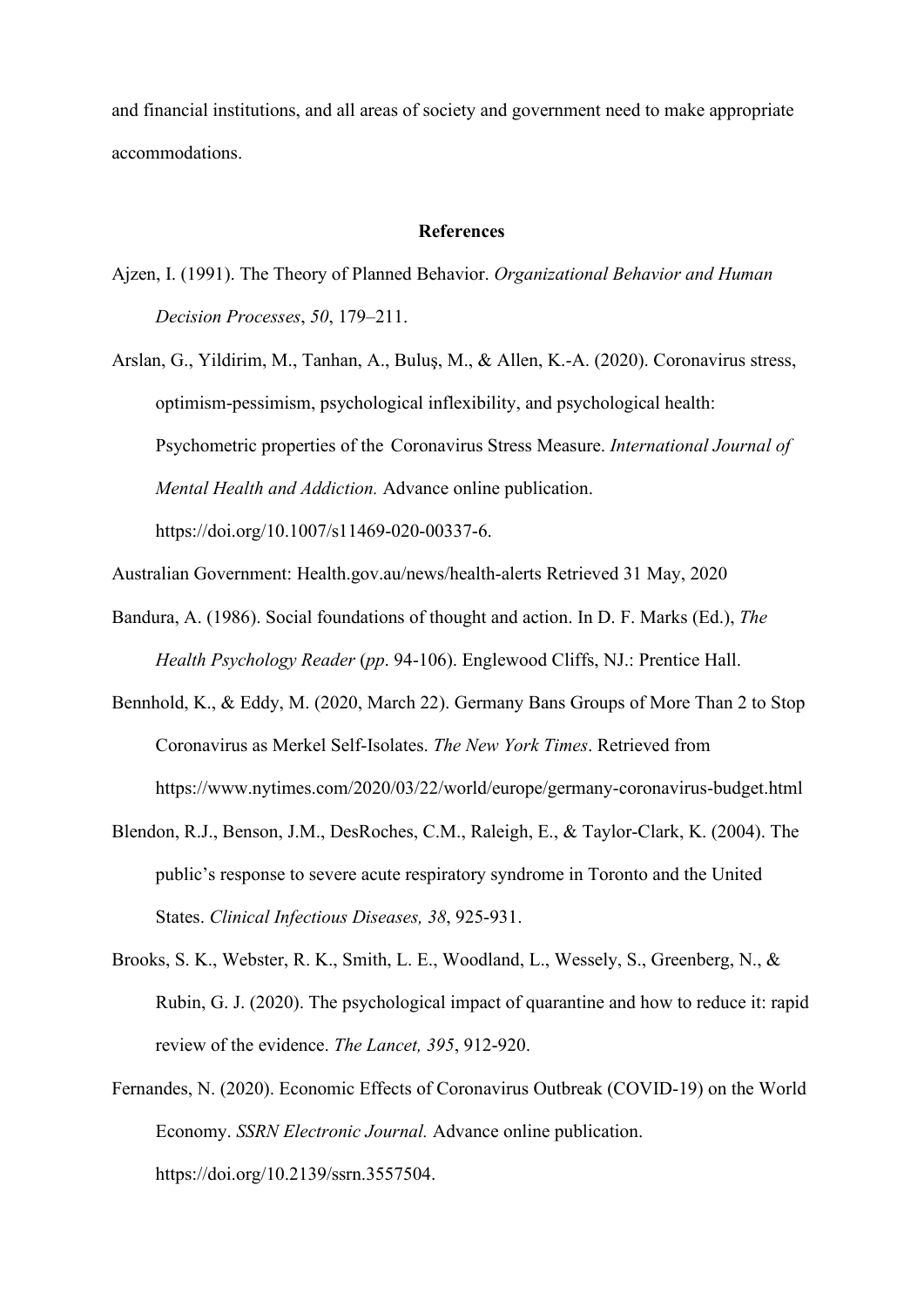- Hawryluck, L., Gold, W.L., Robinson, S., Pogorski, S., Galea, S., & Styra, R. (2004). SARS control and psychological effects of quarantine, Toronto, Canada. *Emergency Infectious Diseases, 10,* 1206–12.
- Krämer, L. V., Helmes, A. W., Seelig, H., Fuchs, R., & Bengel, J. (2014). Correlates of reduced exercise behaviour in depression: The role of motivational and volitional deficits, *Psychology & Health, 29*(10), 1206-1225. https://doi [10.1080/08870446.2014.918978](https://doi.org/10.1080/08870446.2014.918978)
- Lades, L. K., Laffan, K., Daly, M., & Delaney, L. (2020). Daily emotional well-being during the COVID-19 pandemic. *British Journal of Health Psychology.* Advance online publication. https://doi.org/10.1111/bjhp.12450
- Lee, S., Chan, L.Y., Chau, A.M., Kwok, K.P., & Kleinman, A. (2005). The experience of SARS-related stigma at Amoy Gardens. *Social Science & Medicine, 61*, 2038-2046.
- Marjanovic, Z., Greenglass, E. R., Fiksenbaum, L., De Witte, H., Garcia-Santos, F., Buchwald, P., Peiró, J., & Mañas, M. (2015). Evaluation of the Financial Threat Scale (FTS) in four European, non-student samples. *Journal of Behavioral and Experimental Economics, 55*, 72-80.
- Nunnally, J. C., & Bernstein, J. H. (1988). *Psychometric theory*. (3rd ed.) New York: McGraw Hill.
- Reynolds, D. L., Garay, J.R., Deamond, S.L., Moran, M.K., Gold, W., & Styra, R. (2008). Understanding, compliance and psychological impact of the SARS quarantine experience. *Epidemiology and Infection 136*, 997–1007.26
- Robertson, E., Hershenfield, K., Gralce, S. L., & Stewart, D. E. (2004). The psychosocial effects of being quarantined following exposure to SARS: a qualitative study of Toronto health care workers. *Canadian Journal of Psychiatry, 49*, 403-407.
- Schulten, T., & Mueller, T. (2020). Kurzarbeitergeld in der Corona-Krise. *WSI Policy Paper.*
- Tomstad, S., Dale, B., Sundsli, K., Saevareid, H., & Söderhamn, U. (2017). Who often feels lonely? A cross-sectional study about loneliness and its related factors among older